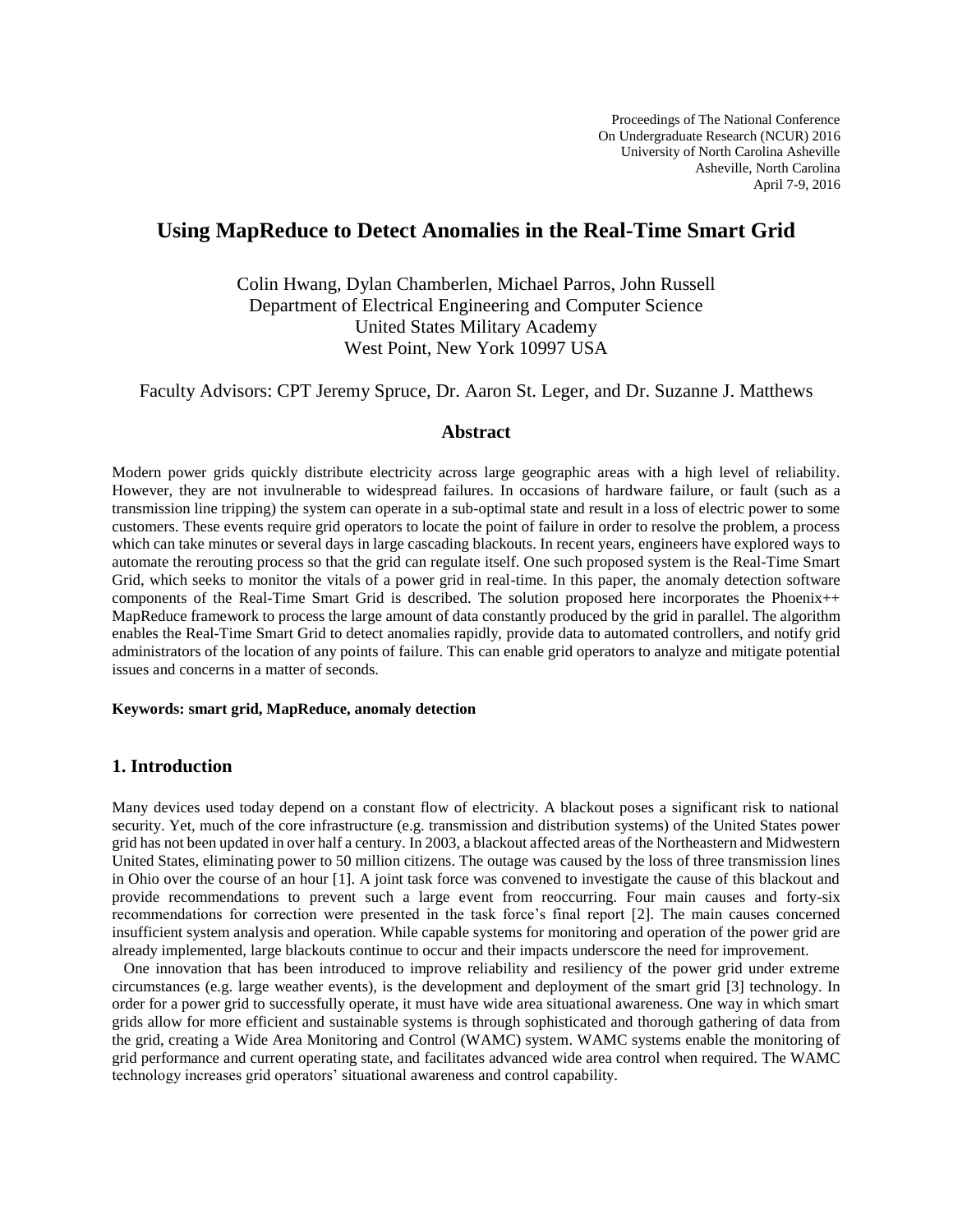In this paper, a wide area measurement system that enables real-time detection of anomalies in the smart grid is presented. The system developed can process large amounts of data very quickly to provide analysis in real-time. For the purposes of this work, real-time is defined in the order of seconds. At the core of the design are two MapReduce [4, 5] algorithms that are capable of sifting through large amounts of power data for operator-defined anomalies. Anomalies are communicated to grid managers through a graphical user interface (GUI). Finally, a database stores historical data and outputs information to grid operators. With this rapid access to information, grid managers have the power to make adjustments to the power grid in real-time order to avoid major problems.

The proposed method was tested on a smart grid testbed that provides 1000:1 scale emulation of a seven bus power grid. The program is run against "slices" of data output by the grid, accumulated over specified intervals of time. Results illustrate timing results against time slices of 15, 30, 45, and 60 minutes of data. While the slices of data are not indicative of real-time analysis, the quantity of data in these time slices reflects data sizes from a much larger system. This is more representative for an application on a real power grid. For example, sampling data from seven buses over 60 minutes provides as much data as sampling data from 32,400 nodes for one second. Preliminary results indicate that on a 60-minute time slice, simple-constraint anomalies can be detected in 6.73 seconds, and temporalconstraint anomalies in 13.20 seconds.

The presented results suggest that the proposed algorithm is capable of detecting anomalies on the order of seconds for large sets of power system measurement data. This initial work is simply analyzing raw data for anomalies. These anomalies could be the result of bad measurement data or an issue with the power grid operation. At this point, the method does not differentiate between the two. Future work will implement further analysis into this algorithm.

The rest of this paper is organized as follows. Section 2 of this paper outlines the design of the project, and explains how the MapReduce algorithm fits within the system at large. Section 3 discusses experimental design and results. The paper is conclude in Section 4.

#### **2. Methodology**

Figure 1 depicts an overview of the system design. Prior work [6] at USMA has developed a smart grid testbed for developing and studying cyber-physical and WAMC systems. The power system is emulated with real hardware and instrumented with Phasor Measurement Units (PMUs). Syncrophasor data is transmitted from the testbed to a Windows machine, which currently houses the GUI and database, which is connected to the OpenPDC [7] system. This data is transferred from the database to a shared directory on the Linux server in pre-determined time slices, and stored as a comma separated value (CSV) file. The Linux server runs the anomaly detection algorithm, and logs any errors. If errors are found, they are transmitted directly to the GUI.

 In real systems, time slices will need to be necessarily small; the larger the time slices the longer the response time. However, in this work on a small scale emulation, the goal in picking time slices was to generate larger datasets in order to stress-test the proposed framework. A 60-minute time slice in the scaled emulation provides the same amount of data as a one second time slice from 32,400 PMUs in a real system. Therefore, the results on these larger intervals in scaled-emulation allow for predicting performance on a real system, where the same amount of data is captured in smaller time intervals.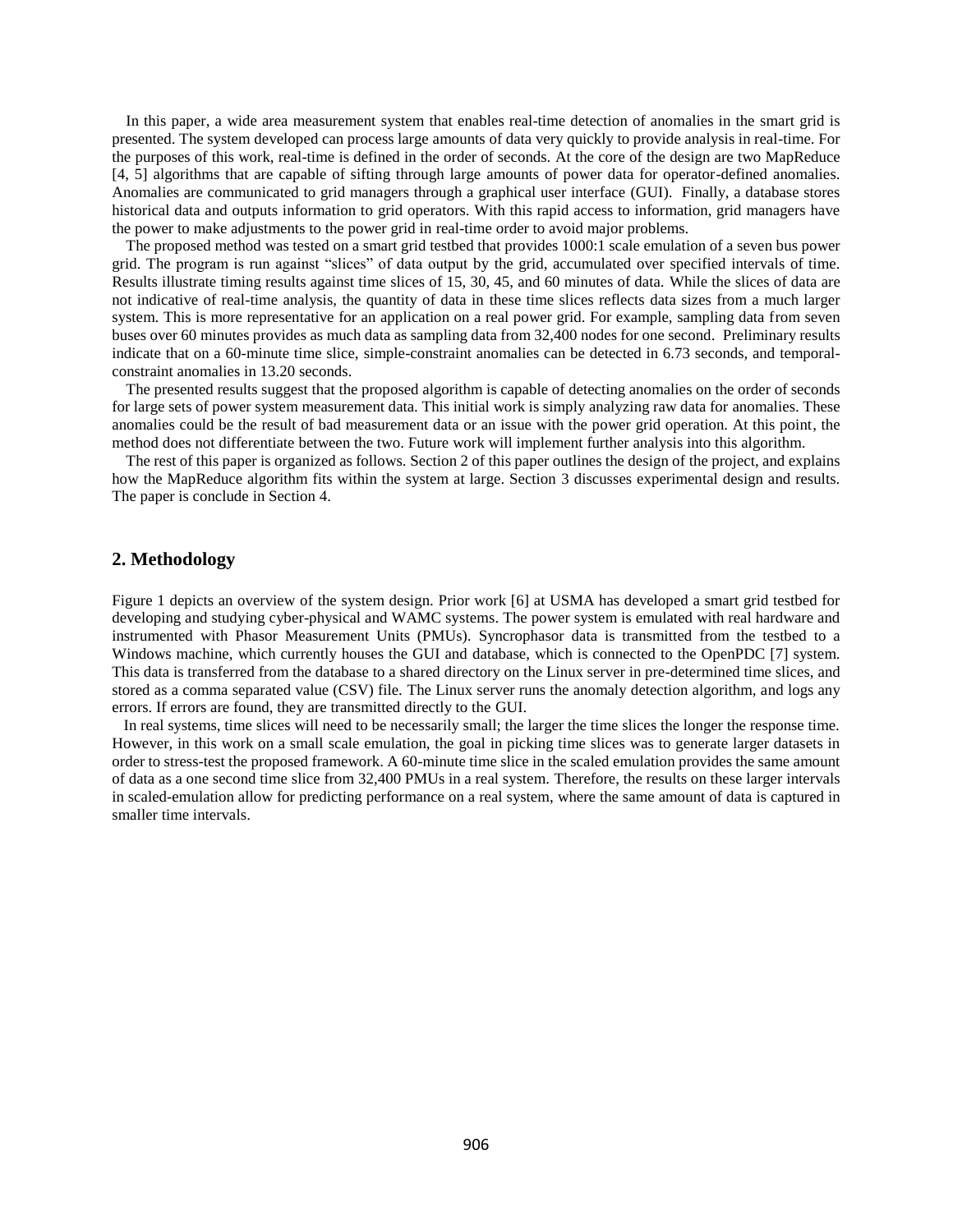

Figure 1. Overview of the system design

## 2.1. MapReduce

In order to analyze data at a real-time pace, the anomaly detection algorithm utilizes MapReduce [4]. The MapReduce paradigm consists of two primary phases: map and reduce. During the map phase, each instance of the map function (mapper) takes a chunk of data as input and converts it into a series of *(key,value)* tuples. These tuples go through a combiner which sorts them into *(key,list(values))* tuples, where all the values with a corresponding key are grouped together. During the reduce phase, each instance of the reduce function (reducer) takes a set of *(key, list(value))* tuples and performs a reduction operation on the list portion of each tuple. The final output is a set of *(key,value)* tuples, where the corresponding value of each key is the result of the reduction operation.

 Phoenix++ [5], a shared-memory implementation of the MapReduce framework, was used for implementing the anomaly detection approach. Prior work [8,9] has shown that Phoenix++ is very effective in achieving speedup on multicore architectures. The focus was on achieving speedup on a small cluster of multicore machines for this project, as they are a simpler and low-cost alternative for WAMC implementation. Other implementations of MapReduce such as Hadoop [10] require larger clusters and petascale data in order to fully leverage the power of the system. Phoenix++ enables the features of MapReduce (fault tolerance, ease of use) in a more cost-effective way. However, the algorithms discussed in this paper can be implemented in a framework such as Hadoop, if the need arises.

#### 2.2. Anomaly Detection Algorithms

In order to rapidly process syncrophasor data outputted from the testbed, two novel MapReduce algorithms were developed which were implemented using the Phoenix++ framework. The two algorithms tackle two categories of anomalies: constraint-based anomalies and temporal-based anomalies. Constraint-based anomalies are measurements that err from a pre-defined window of allowed variance. For example, a voltage measurement can be measured as being too low or too high. In contrast, temporal-based anomalies are only erroneous when viewed in the context of a time-sequence of measured values. For example, frequency differential anomalies are detected by examining successive measurements from a single PMU. If the frequency over time suddenly increases or decreases, a reading is anomalous.

 The two algorithms discussed are meant to be run in parallel on two different machines on the network. The shared directory is accessible on the network, enabling each machine to access the data necessary for simultaneous analysis. On each machine, each parallel algorithm leverages all available cores to detect anomalies. Thus, there are two layers of parallelism: node level and core level. This allows the two algorithm to run efficiently and cheaply in tandem.

 Figure 2 depicts an overview of the constraint-based anomaly detection MapReduce algorithm. The input to the algorithm is a CSV file containing a signal ID, timestamp data, and measurement data. Each unique measurement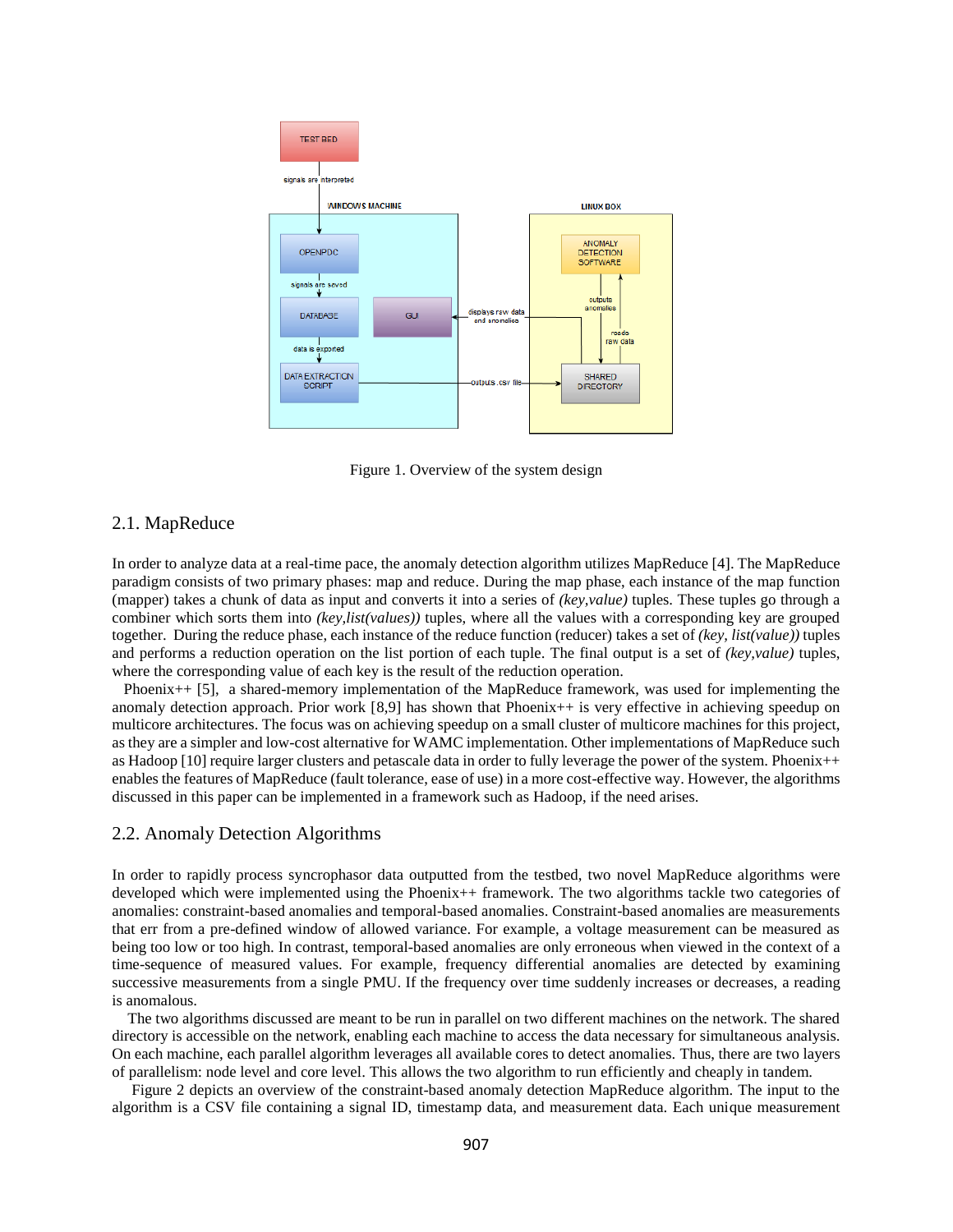appears on its own row of the CSV file. The signal ID uniquely identifies a substation and the type of measurement. Observe the first line of the "input data" in Figure 2. The mock ID "A-Volt" indicates the measurement is a voltage measurement originating from substation A. The next comma separated value in that line is a timestamp indicating when the measurement was taken (shown in military time). In this example, the timestamp indicates the voltage was measured at 1200 hours. The last comma separated value denotes the actual measurement, 26.1 kilovolts in this example.



Figure 2. Constraint-Based Anomaly detection algorithm

 To detect constraint-based anomalies, the input data first passes through a splitter function that separates the data into chunks. The mapper then processes each chunk for anomalies. The signal ID is used to determine the type of reading (i.e., voltage), and the corresponding measurement is checked to verify that it is within an allowable range. In Figure 2, the voltage from substation B has a measured value of 28.05 (third line of CSV file), which is outside the allowed variation. The map function thus marks it as an anomaly and emits it to the reduce function. In contrast, the measurement in the first line of the CSV file is not anomalous. The map phase confirms this, and the measurement is silently ignored. Note that only anomalous measurements are emitted to the reduce phase. These anomalies, grouped by signal ID, are then outputted to the GUI. Note that each mapper runs independently and simultaneously on multiple cores.

 The temporal-based anomaly detection algorithm is similar to the constraint-based detection algorithm. It begins again with the same CSV input file. The splitter function splits the data into equal sized chunks. The mapper, however, outputs *(key,value)* pairs where the key is the signal ID, and the value is the tuple *(timestamp, measurement)*. The combiner sorts the data into *(signal ID, list(timestamp, measurement))* tuples. In the reduce phase, the list of *(timestamp, measurement)* tuples associated with each signal ID is sorted according to timestamp, allowing the data to be analyzed sequentially. While the principle benefit of this approach is that it enables the detection of temporal anomalies, the temporal-constraint algorithm is more inefficient due to the extra sorting step required.

#### **3. Experimental Design and Results**

To test the proposed approach, a 1000:1 scale emulation of a distribution power grid with real hardware, including transmission lines, buses, protection relays, and PMUs was used. Figure 3 depicts this testbed. The data source is eight PMUs connected to the power grid. A PMU manages power and records incoming data from the power grid. Data flows from the PMUs to a Phasor Data Concentrator (PDC) which processes, time aligns, and archives the PMU data to a database, which also keeps track of long term data for future use of analyzing trends. A connection string from the program OpenPDC connects to Microsoft SQL Server 2008. The database was created from the OpenPDC default and stores all of the measurement values from the PMUs. SQL commands were used to export the requisite syncrophasor data from the database to the desired CSV files, which represent time intervals of size *t*. Lastly, the GUI enables the grid manager to identify grid anomalies and make adjustments to the grid.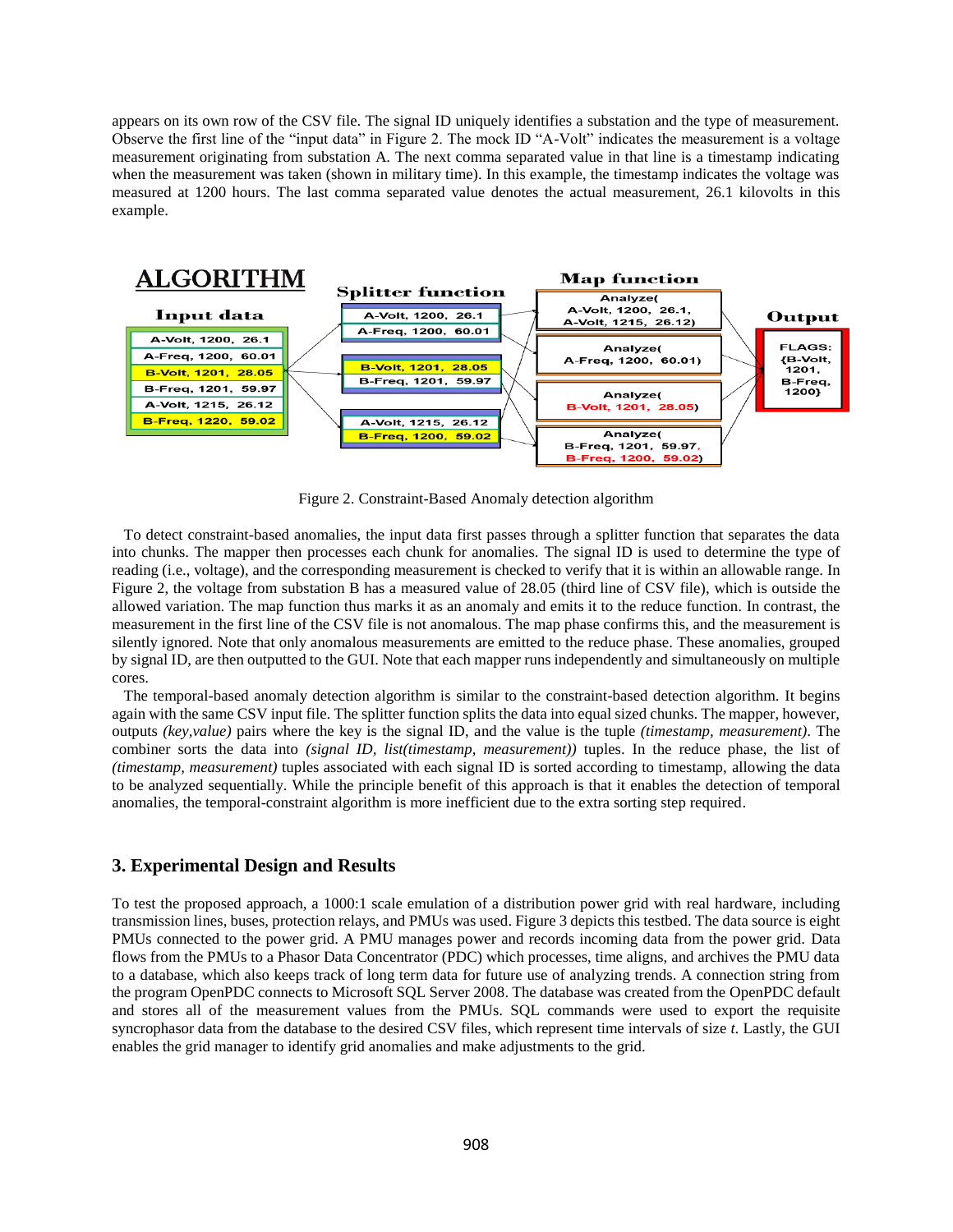

Figure 3. The physical testbed and OpenPDC server

 The primary objective is to process syncrophasor data as efficiently as possible. Parallel computation was leveraged to provide timely information to operators, and potentially tie processed data to wide area control applications. A controllable load allows for replication of any load profile, and enables grid managers to make adjustments to the grid as anomalies arise. A solar micro-inverter provides a secondary source of power that converts solar energy into usable current for the grid. The GUI used HTML for the basic design of the interface. PHP is used to receive data from the database and the anomaly detection server to display data to the user. The GUI updates itself every second, displaying new values from its data source. In this section, the anomaly detection criteria is defined for the testbed and the performance of the anomaly detection algorithms is presented.

## 3.1. Anomaly Detection Criteria

Table 1 lists the criteria for the 1000:1 power grid emulation in real world quantities. Please note that actual emulated values are orders of magnitude smaller for voltages and currents. However, measurement equipment is scaled such that the raw data is relative to real-world values. The parameters can be varied based on application. To use this approach in a different framework, it suffices to update the constraints information.

 For any power system, operators want to track under voltage bus or overvoltage bus situations. It is also desirable to detect if subsequent samples differ too rapidly, as this can be indicative of an underlying issue. If the grid channels too much current, there is risk in damaging the components of the grid, as there are limitations on lines and transformers in regards to current carrying capability. Frequency must be tightly monitored around the value of 60 Hz, the standard of the United States power grid. Furthermore, the difference between subsequent frequency samples should remain relatively low in order to ensure a steady frequency state. For the purposes of this proof of concept, the voltage and frequency differentials are analyzed at subsequent samples (sample rate is 1/60 seconds). However, in application the acceptable bound for these differentials will be heavily dependent on the system being monitored. The parameters in this anomaly detection algorithm can be set to appropriate values based on the application.

| <b>Parameter</b>              | <b>Acceptable Bounds</b> |
|-------------------------------|--------------------------|
| Voltage                       | $25-27.6$ kV             |
| Voltage Differential          | $0 - 0.0263$ kV          |
| Current                       | $0 - 2000 A$             |
| Frequency                     | 59.95-60.05 Hz           |
| <b>Frequency Differential</b> | $0 - 0.02$ Hz            |

Table 1. Criteria for the Power Grid Emulation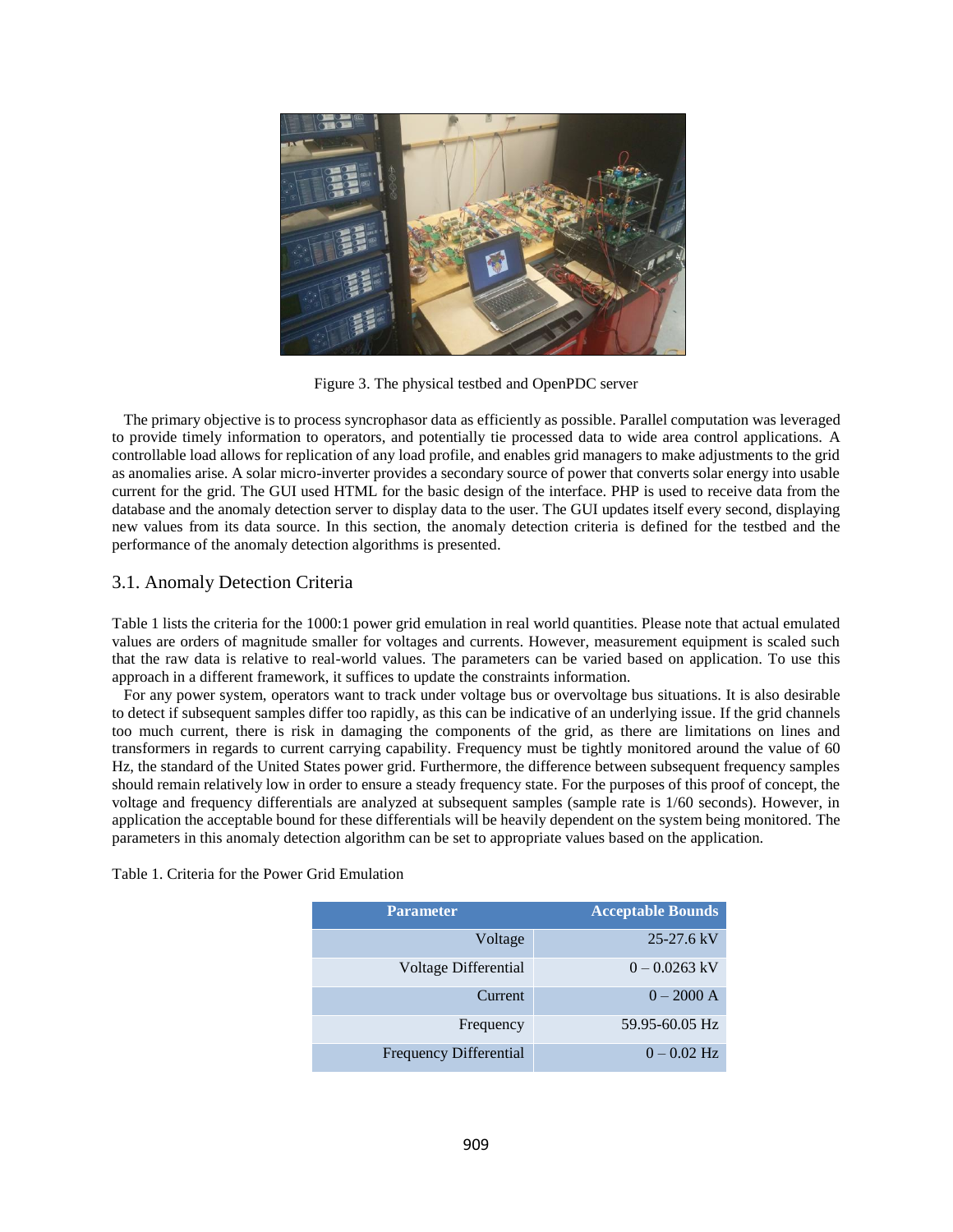#### 3.2. Performance of Anomaly Detection Algorithm

Performance of the anomaly detection algorithms was benchmarked on a 12-core machine running Red Hat Enterprise Linux. Each core is an Intel Xeon X5690 with a clock rate of 3.47 GHz. The system has 141 GB of main memory, and 1 TB of hard disk. Time slices of data read from the OpenPDC server in 15 minute, 30 minute, 45 minute, and 60 minute increments were used. The number of cores was varied from 1 to 8 (in powers of 2), and computed the average run-time and speedup.

 Table 2 summarizes the experimental results of the constraint-based anomaly detection algorithm. A 15 minute time slice takes 4.06 seconds to process on a single core, while a 60 minute time slice takes approximately 17.55 seconds. Increasing the number of cores does result in an improvement in run-time, albeit a non-linear one. For the 15-minute increment slice, the run-time was reduced to 1.65 seconds on 8 cores, a speedup of 2.46. For the 60-minute slice, a run-time of 6.73 seconds was achieved on 8 cores, which corresponds to a speedup up 2.61. This data processing speed would be indicative of analyzing data from a one second time interval from 32,400 nodes on a power grid in 6.73 seconds for eight cores.

| <b>Time Slice</b> | 1 Cores | 2 Cores | 4 Cores | 8 Cores |
|-------------------|---------|---------|---------|---------|
| 15 minutes        | 4.06    | 2.71    | 2.04    | 1.65    |
| 30 minutes        | 8.43    | 5.61    | 4.10    | 5.09    |
| 45 minutes        | 12.84   | 8.34    | 6.33    | 5.09    |
| 60 minutes        | 17.55   | 11.53   | 8.41    | 6.73    |

Table 2. Average run-time results for constraint-based detection algorithm.

 Table 3 depicts the performance analysis of the temporal-based anomaly detection algorithm. The serial version of this algorithm took approximately the same as the constraint-based approach. However, the parallel implementation was not as efficient as the constraint-based approach. This is perhaps to be expected, given the additional sorting step required in the reduce phase of the temporal-based algorithm. On the 15-minute time slice, approximately 36% improvement was observed when running the approach on eight cores. On the 60-minute time slice, a 33% improvement.

| <b>Time Slice</b> | 1 Cores | 2 Cores | 4 Cores | 8 Cores |
|-------------------|---------|---------|---------|---------|
| 15 minutes        | 4.34    | 3.86    | 3.25    | 3.19    |
| 30 minutes        | 8.60    | 7.24    | 6.76    | 6.53    |
| 45 minutes        | 13.09   | 11.10   | 10.26   | 10.05   |
| 60 minutes        | 17.53   | 14.67   | 13.78   | 13.20   |

Table 3. Average run-time results for  $2<sup>nd</sup>$  algorithm variant

 The parallel approach presented here could benefit from some optimization. First, there are likely inefficiencies in the implementation. This initial implementation is just a proof of concept; the main goal was to show that the MapReduce paradigm could be used to parallelize the analysis of syncrophasor data. In this vein, the project is a success. The multicore run-times demonstrated here are indicative that large sets of PMU data from a large scale power grid (tens of thousands of buses) can be sorted and processed on the order of seconds, fast enough to allow for real-time, or near real-time, detection of anomalies. Second, it is possible that the data collected from the PMUs were insufficient to leverage the full power of the Linux system. It is suspected that with larger datasets, better speedups will be achieved. This, along with further optimization of the algorithm, will be the focus of future work.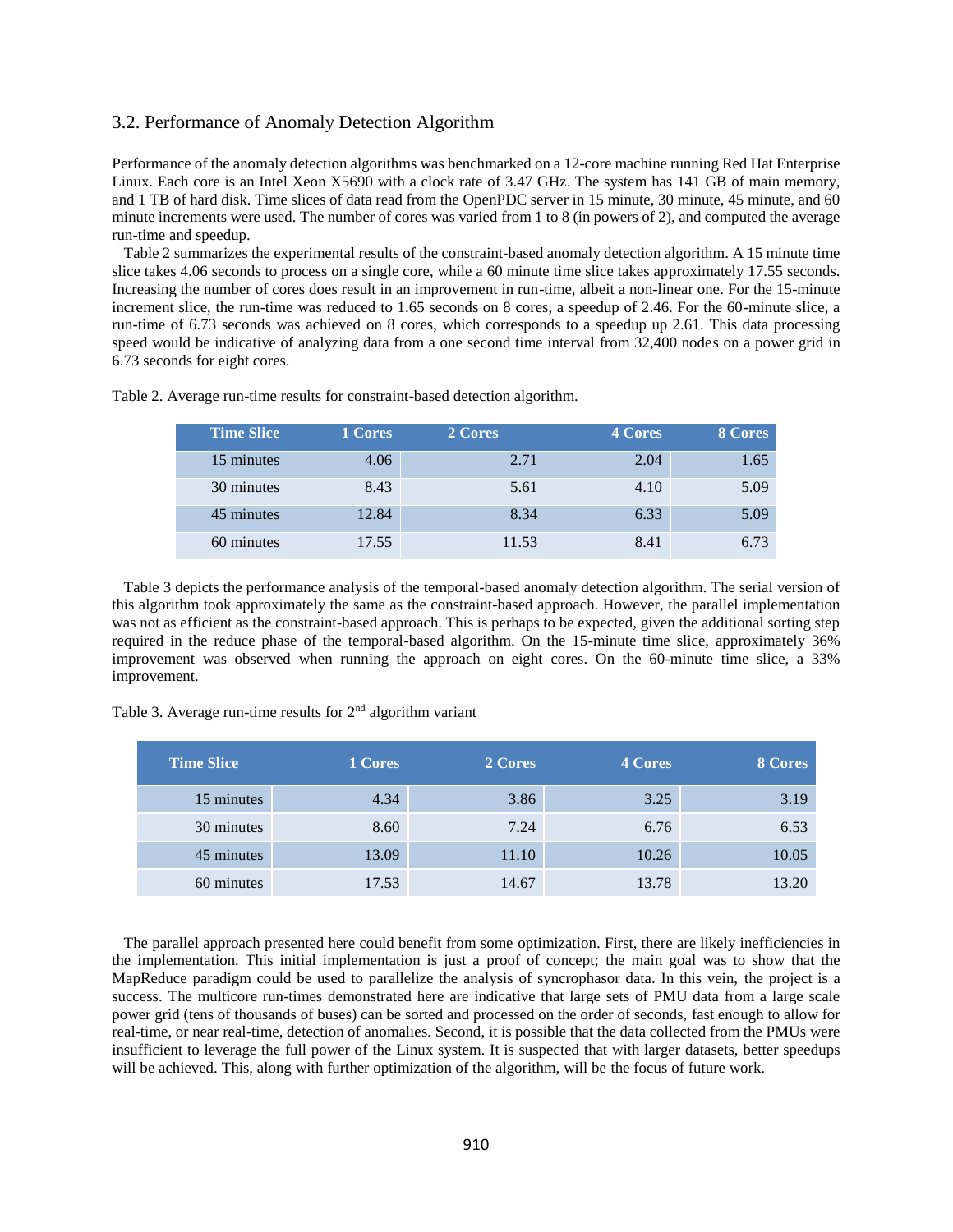

Figure 8. A mock-up of the GUI.

#### **4. Conclusion and Future Work**

From the presented results, it can be concluded that the implementation of the proposed anomaly detection algorithm in a real smart-grid environment is feasible with today's computing capabilities. While the testbed is a 1000:1 scale emulation, the scripts and programs created to analyze data is scalable and capable of handling larger sums of data with more grueling requirements. From building this system, the benefits of working with MapReduce and other parallel computing frameworks are apparent for the implementation of any large scale data analysis.

 Two anomaly detection algorithms were presented. The first enables the real-time detection of constraint-based anomalies. The second enables temporal-based anomalies to be detected in parallel. While the implementations of these algorithms could stand improvement, the results lend credence to the claim that parallel computing can enable the realtime detection of power grid anomalies. Future work will concentrate on code optimization, running larger datasets for analysis, and adding more thorough analysis into the algorithm (e.g. state estimation, voltage stability assessment, etc.).

 Future improvement to the GUI include options that will allow grid administrators to toggle between manually adjusting the grid and automatically having the grid regulate itself. This requires us to address how a TCP connection can be made from the PMUs through the GUI itself, in order to independently control opening and closing the breakers. Furthermore, displaying historical data and alerting the user of potentially problematic trends over a period of time will assist grid administrators in assessing the health of the grid. In the future, grid operators should be able to view grid information on a portable device such as a smartphone or tablet. A mockup is shown in Figure 8. Furthermore, work needs to be completed in order to enable to GUI to properly display anomaly detection warnings.

 While the program is optimized for speed, in reality there are many other factors to consider as well. Within recent years, several actors – both independent and government sponsored – have targeted rival countries' power grids in attempts to both disrupt quality-of-life and obtain military advantages. As such, any software tied to a power grid needs to feature robust intrusion detection mechanisms and must avoid unsecure protocols. Improving the security of the proposed approach represents another avenue of future work.

## **5. Acknowledgements**

The opinions expressed in this work are of those of the authors and do not necessarily reflect the U.S. Military Academy, U.S. Army, or U.S Department of Defense.

 The authors are incredibly grateful for the assistance of the Computer Support Group and Electronic Support Group at the United States Military Academy for helping troubleshoot the servers. We would also like to acknowledge Michael Parros, who was a student contributor and co-author of this work. Shortly after graduating from the United States